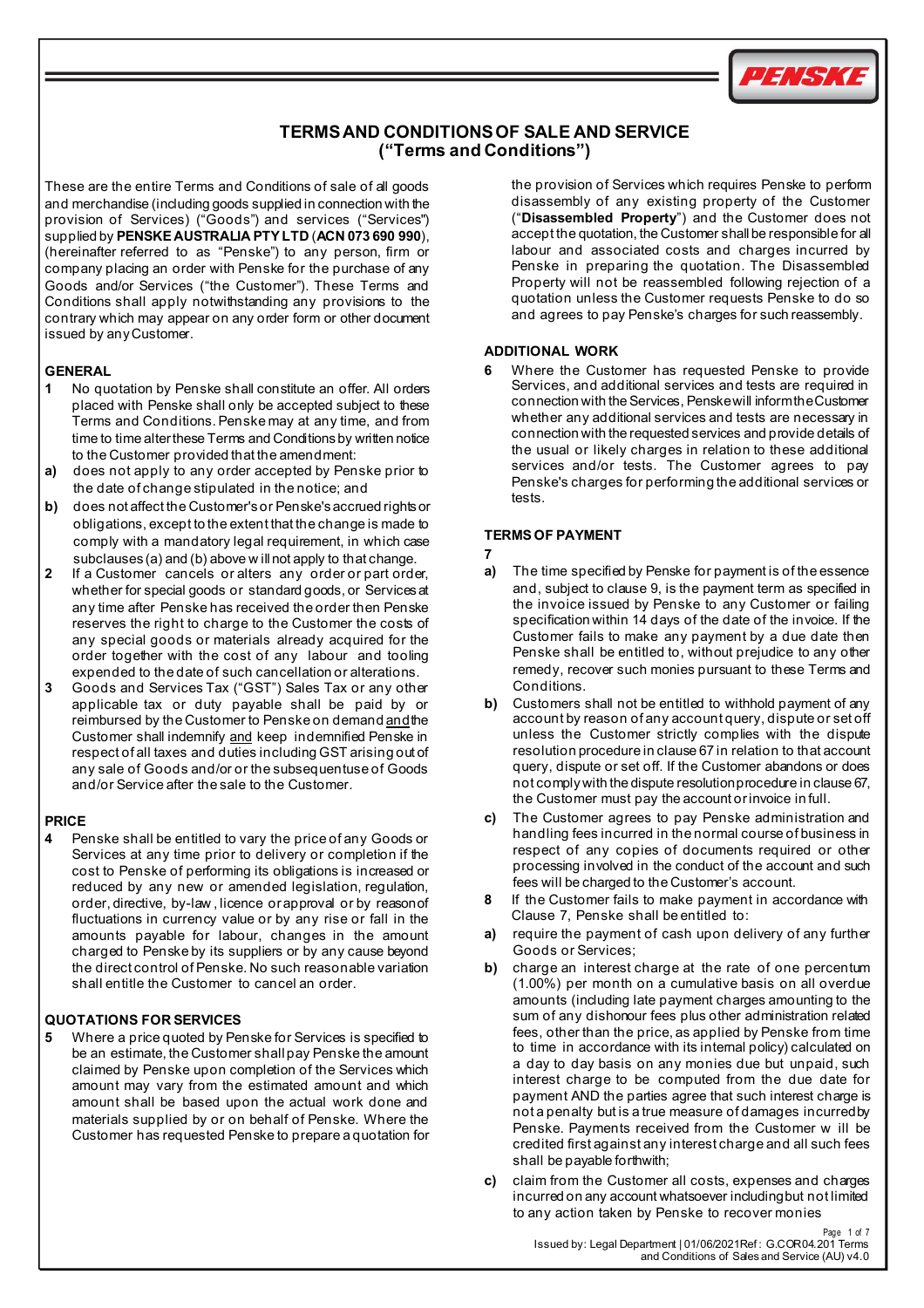

or Goods due from the Customer including but not limited to any mercantile agent's costs and legal costs and disbursements on a solicitor-client basis;

- **d)** cease any further deliveries to the Customer of Goods and/or Services and to terminate any agreement in relation to Goods or Services that have not been delivered; and
- **e)** preclude Customers having overdue accounts from participating in any special deals, discounts, bonus payments, redemptions, rebates and all other incentive programs until their accounts are no longeroverdue.
- **9** Goods and Services supplied to the Customer upon credit, are subject to the following payment terms:
- **a)** service work payment by 30 days' net from statement date;
- **b)** spare parts payment by 30 days' net from statement date;
- **c)** principal product sales: orders less than AUD\$100,000 (excluding GST) - payment by net 30 days from statement date. Orders from AUD\$100,000 (excluding GST) and greater - a 20% deposit must be paid upon order and balance to be paid 30 days' net from statement date.
- **10** Penske may, in its absolute discretion, accept or reject payment by credit card. If Penske should choose to accept credit card payments, it is entitled to charge a reasonable credit card surcharge fee. Penske w ill not accept paymentby American Express.

## **SPECIFICATIONS MAY VARY**

#### **11**

**a)** Penske reserves the right to make any changes to the Goods found necessary due to the unavailability of Goodsor which Penske or the manufacturer reasonably considers would improve the Goods, subject to any change not altering the function or nature of the Goods in a substantial or material w ay.

**b)** Specifications including (without limitation) performance, dimension and w eight are approximate only and Penske shall not be liable for any error or inaccuracy in the specifications provided the error or inaccuracy:

**(i)** arises from any of the circumstances described in clause 11(a); or

**(ii)** arises from a change made to the Goods by the manufacturer.

**c)** The Customer acknowledges that Penske may subcontract the performance of the Services in its absolute discretion.

## **DELIVERY**

- **12** The Customer shall be responsible for the cost of any delivery made ex-Penske's premises. If Penske is requested to arrange for delivery of Goods beyond Penske's premises, the Customer shall pay the delivery charges stipulated by Penske from time to time.
- **13** Late Delivery
- **a)** Any date or time quoted for delivery of Goods or Services is an estimate only. While Penske shall endeavour to effect delivery at the time or times required by the Customer, time will not be of the essence and Penske cannot guarantee any quoted time or date fordelivery.
- **b)** A failure to deliver on time shall not confer any right of cancellation or refusal of delivery on the Customer or render Penske liable for any loss or damages directly or indirectly sustained by the Customer as a result thereof except to the extent that loss or damage is caused or contributed to by Penske's negligence or a substantial breach of these Terms and Conditions.
- **14** The Customer shall not be relieved of any obligation to accept or pay for Goods or Services by reason of any delay in delivery due to any strike, lockout, unavailability of materials or machinery, fires, floods, storm or tempest, transport delays, acts of God, restrictions or intervention imposed by any law s, regulations, governments or agencies thereof and any other causes beyond the reasonable control of Penske provided that if the delay or failure continues for in excess of 45 days, then Penske w ill offer the Customer an opportunity to terminate the relevant order, w here Penske is able to cancel the order placed w ith its suppliers without penalty.
- **15** Obligations on delivery
- **a)** Penske's obligation to deliver shall be discharged on arrival of the Goods at the Customer's nominated delivery destination, nominated transport company, nominated agent or the addressappearing on the invoice.
- **b)** The Customer shall unload the Goods upon delivery.
- **c)** If the Customer is unable or unwilling to accept physical delivery of the Goodsw hen the Goods are ready for delivery, Penske shall be entitled to charge a reasonable fee for any changes to the delivery or arrange for the storage of the Goods at the sole risk and cost of the Customer including all reasonable transportation, storage and other consequential costs.

**d)** Penske may, at its discretion, make and invoice partial deliveries and each partial delivery shall be a separate sale pursuant to these Terms and Conditions.

- **16** The Customer must immediately notify Penske in writing if Goods or property owned by the Customer in respect of which Services are being provided ('**Customer's Property**') is not received within seven (7) days of receipt by the Customer of Penske's delivery advice or invoice (whichever is the later). Unless the Customer notifies Penske of any shortage within seven (7) days of receipt by the Customer of the Goods or Customer's Property , complete delivery will be deemed to have occurred.
- **17** If, as a result of any action or inaction of the Customer, Goods or Customer's Property is not collected or dispatched from Penske's premises within seven (7) days after Penske notifies the Customer that the Goods or Customer's Property is ready, Penske shall then be entitled to full payment notwithstanding any other payment terms agreed and Penske shall further be entitled to charge the Customer for additional costs including without limitation reasonable storage and/or transport of the Goods or Customer's Property until such time as the Goods or the Customer's Property are delivered to or collected by the Customer.
- **18** The Customer's address for service of notices is as specified on the face of this document or in any attached or associated documents.
- **19** If the Customer's Property is left with Penske, the Customer grants a lien over such Customer's Property to Penske for the value of all Goods and Services provided by Penske. If the Customer fails or refuses to pay the amount due to Penske, the Customer authorises Penske to sell the Customer's Property by public auction or private salewithout any further authorisation or approval, and on a period of reasonable notice (of not less than two (2) months from the date the Customer's Property is ready for re-delivery or collection), as reasonably determined by Penske from time to time and otherwise subject to law . The Customerauthorises Penske to satisfy all amounts due to Penske by the Customer and the costs of storage, transport, auction and sale from the proceeds of sale.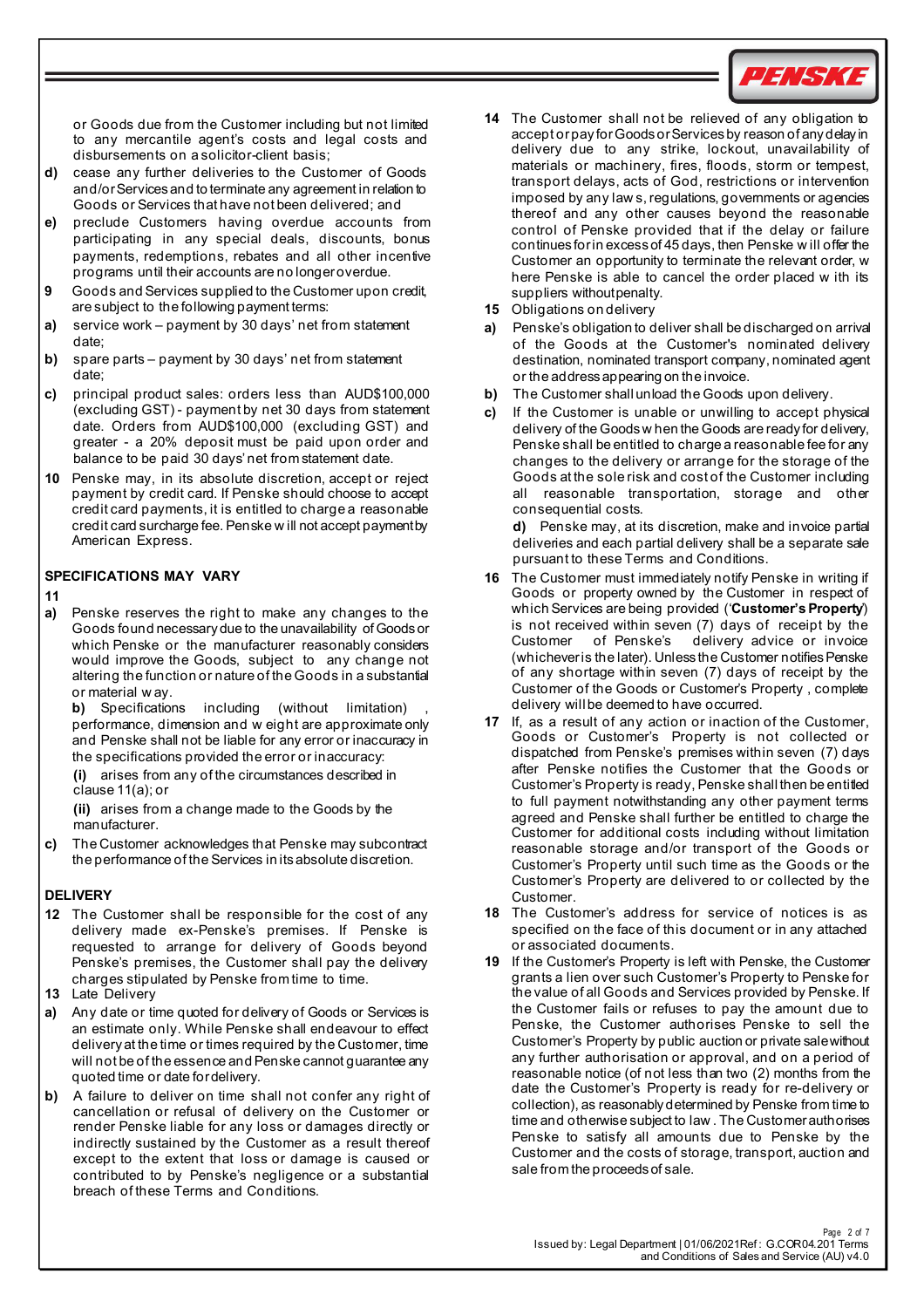

## **INSPECTION**

- **20** The Customer shall examine the Goods immediately after delivery and Penske shall not be liable for any claim for liability for any misdelivery, shortage, defect or damage unless:
- **a)** w here reasonable, the misdelivery, shortage, defect or damage is noted by the Customer on the consignment note: or
- **b)** Penske receives details in writing within seven (7) days of the date of delivery of the Goods. In this clause, damage or defect means a defect or damage which is reasonably capable of being identified by the Customer on inspection and examination of the Goods upon delivery.

## **LIEN**

- **21** In addition to the above, all Goods or Customer's Property shall, immediately after they come into possession of Penske be subject to a particular and general lien and right of detention for all moneys due to Penske by the Customer, whether in respect of such Goods, Services provided or otherwise.
- **22** The Customeracknowledges that Penskeacquires a Priority Interest under section 73(1) of the PPSA without actual know ledge that the acquisition constitutes a breach of any security agreement that provides for any security interest in the Good or vehicles of the Customer and that by virtue of that section, the repairer's lien held by Penske takes precedence and priority over any security interest in the Goods, Customer's Property or vehicles of the Customer.

## **PROPERTY AND RISK**

- **23** Notwithstanding delivery of the Goods or their installation, property in any given Goods shall remain with Penske until the Customer has paid and discharged any and all other indebtedness to Penske on any account whatsoever, including all applicable GST and other taxes, levies and duties. Any payment made by or on behalf of a Customer which is later avoided by the application of any statutory provision shall be deemed not to discharge the Customer's indebtedness and, in such an event the parties are to be restored to rights which each respectively would have hadif the payment had not been made.
- **24** The risk in the Goods shall pass to the Customer upon delivery to the Customer or his agent or to a transport company nominated by the Customer notwithstanding that Penske retainsownership until full payment. The Customer must effect and maintain insurance against all insurable risks to the Goods until such time as property passes to the **Customer**
- **25** Risk in the Customer's Property shall remain with the Customer at all times, including w hen the Customer's Property is in the possession of Penske (such as w here Penske is performing Services in relation to the property). Penske will not be liable for any damage to, or claim in relation to the Customer's Property unless that damage or claim resulted directly from Penske's negligent act or omission.
- **26** Receipt by Penske of any form of payment other than cash shall not be deemed to be payment until that form of payment has been honoured, cleared or recognised and until then Penske's ownership of rights in respect of the Goods shall continue.
- **27** The Customer acknowledges that it is in possession of the Goods solely as a bailee for Penske until payment has been made in full to Penske in accordance with these Terms and Conditions and until such payment:
- **a)** the Customer shall be fully responsible for any loss or damage to the Goods whatsoever and how soever caused following delivery; and
- **b)** the Customer shall store the Goods separately from its ow n goods and those of any other party and in a manner which clearly identifies the Goods, whether as separate chattels or as components, as the property of Penske; and
- **c)** the Customer shall maintain records of Goods owned by Penske identifying them as Penske's property, of the persons to whom the Goods are sold or disposed to and of the payments made by such persons for such Goods. The Customer shall allow Penske to inspect these records and the Goods themselves on request.
- **28** Until payment of the Goods is discharged in full, the Customer hereby irrevocably grants to Penske, its agents and servants, an unrestricted right and licence, without notice to enter premises occupied by the Customer to identify and remove any of the Goods the property of Penske in accordance with the Terms and Conditions without in any w ay being liable to the Customer or any person claiming through the Customer, provided Penske and its agents use reasonable endeavours to minimise anydisturbance to the land and premises. Penske shall have the right to sell or dispose of any such Goods removed or otherwise in its sole discretion and shall not be liable forany loss occasioned thereby.
- **29** Penske licenses the Customer to install the Goods. If the Goods are affixed to other materials, the totality thereof shall be the sole and exclusive property of Penske until payment in accordance with these Terms and Conditions has been made in full to Penske unless the other materials or part thereof are or is the property of a party or parties other than the Customer in which case the totality thereof shall be deemed to be owned as tenants in common with such otherparty or parties in shares corresponding to the respective amounts paid or payable by the Customer in respect of such other party or parties.
- **30** The Customer shall be at liberty to agree to sell the Goods (independently or affixed to other materials) subject to the condition that until payment has been made in accordance with these Terms and Conditions, the Customer shall sell as an agent and bailee for Penske and that the entire proceeds from the sale thereof shall be held in a separate account and on trust for Penske. If the Customer is not paid by the third party, the Customer agrees, at Penske's option, to assign the Customer's claim against the third party to Penske upon written request by Penske. For the purpose of giving effect to this clause, the Customer irrevocably appoints Penske as its attorney.
- **31** The right to on-sell, deal or otherwise dispose of the Goods in the normal course of trade may be revoked at any time by Penske and shall automatically cease if a Receiver is appointed over any of the assets or the undertaking of the Customer or if a winding up order is made against the Customer or if the Customer goes into voluntary liquidation (otherwise than for the purpose of reconstruction or amalgamation) or administration or calls a meeting of, or makes any arrangement or composition with, creditors or commits any act of bankruptcy or w here the Customer is in default of any of its obligations to Penske.

## **CHARGE AND SECURITY INTEREST**

**32** The Customer hereby charges with payment of any indebtedness to Penske all legal and beneficial interest (freehold or leasehold) in land and property, other than personal property to which the Personal Property Securities Act 2009 (Cth) applies, held now or in the future by the Customer.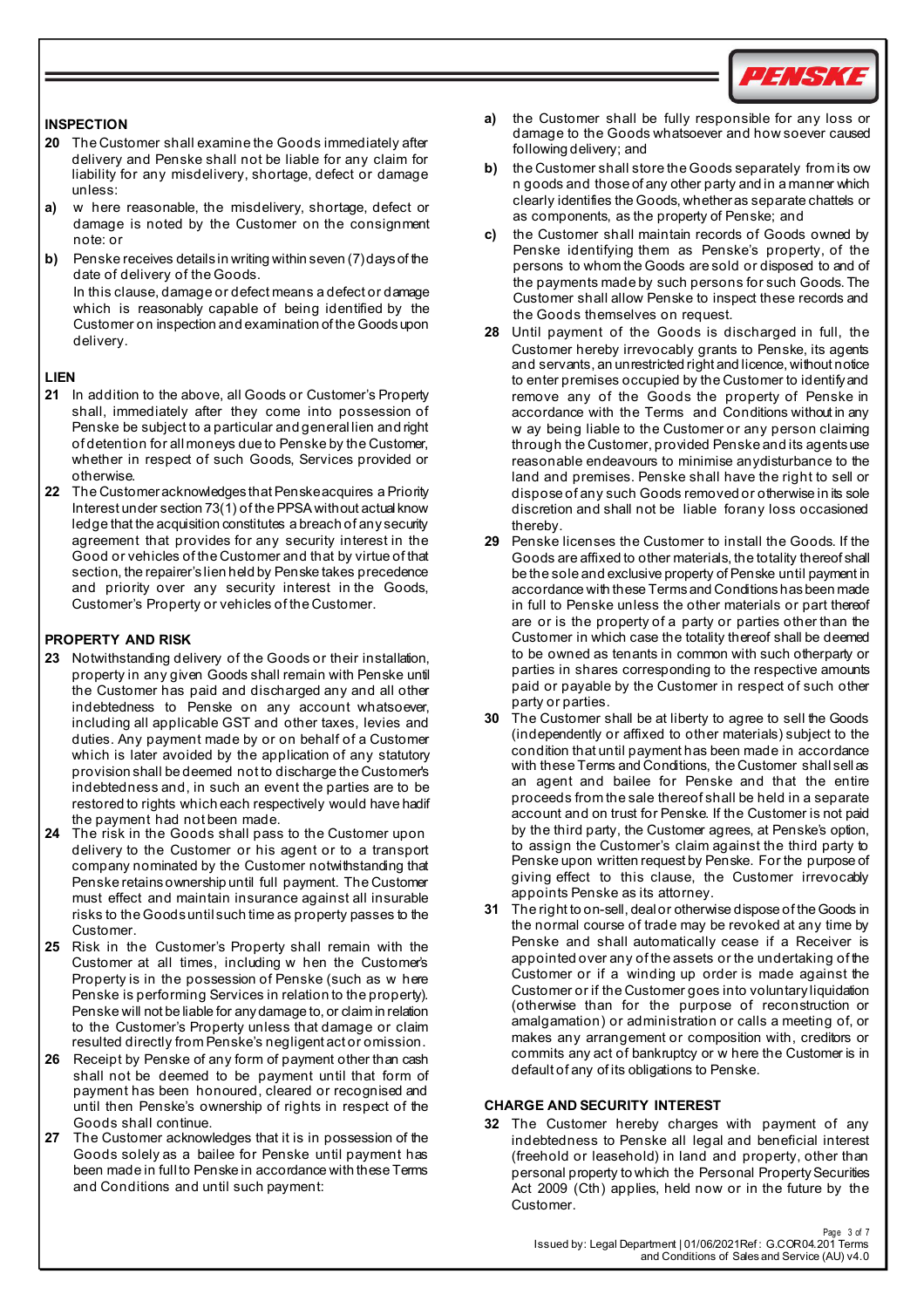

- **33** The Customer agrees that if a demand is made by Penske, the Customer receiving such a demand w ill immediately execute a mortgage or other instrument of security, or consent to a caveat, as required.
- **34** The Customer hereby irrevocably and by w ay of security, appoints any credit manager or solicitor engaged by Penske to be its true and lawful attorney to execute and register such instruments. Notwithstanding any other provision in this clause and in addition thereto Penske may lodge a caveat noting the interest given by this charge on the title of any propertyof the Customer wheneverit so wishes.
- **35** The Customer grants a Security Interest to Penske in all of its present and after acquired property and in all of its present and future rights in relation to any personal property as defined in the Personal Property Securities Act 2009 (Cth).

## **PERSONAL PROPERTY SECURITIES ACT 2009 (CTH) ("PPSA")**

- **36** In these Terms & Conditions the terms "Security Agreement", "Security Interest", "Registration", "Registration Commencement Time", "Personal Property Securities Register" (or "PPSR"), "Priority Interest", "Purchase Money Security Interest", "Financing Statement", "Financing Change Statement" and "Verification Statement" have the meanings given in the PPSA.
- **37** The Customer acknowledges and agrees that these Terms and Conditions constitute a Security Agreement which creates a Security Interest in all Goods and the proceeds of the sale of the Goods supplied to the Customer by Penske to secure any payment from time to time that becomes due and payable by the Customer to Penske.
- **38** The Customer acknowledges that by agreeing to theseTerms and Conditions, the Customer grants a Security Interest (by virtue of the retention of title and bailment clauses in these Terms and Conditions) to Penske and in all Goods supplied by Penske to the Customer (or for the Customer's account) and these Terms and Conditions shall apply notwithstanding anything express or implied to the contrary contained in the Customer's purchase order. The Customer additionally agrees that Penske can without notice to the Customer seek Registration of its Security Interest as a Purchase Money Security Interest on the PPSR and under the PPSA.
- **39** The Customer acknowledges, agrees and undertakes:
- **a)** to sign any further documents and/or provide any further information (which information the Customer warrants to be complete, accurate and up-to-date in all respects) which Penske may reasonably require to enable perfection of its Security Interest or Registration of a Financing Statement or Financing Change Statement on the PPSR or anything also required by Penske to ensure that Penske's Purchase Money Security Interest is a perfected security interest;
- **b)** to not register a Financing Change Statement as defined in section 10 of the PPSA or make a demand to alter the Financing Statement pursuant to section 178 of the PPSAin respect of the Goods without the prior written consent of Penske;

**c)** to give Penske not less than 14 days' written notice of any proposed change in the Customer's name and/or any other changes in the Customer's details (including but not limited to, changes in the Customer's address, facsimile number, email address, trading name or business practice);

**d)** to pay all costs incurred by Penske in the Registration and maintenance of its Financing Statement to enable Registration of its Security Interest (including registering a Financing Change Statement) on the PPSR and such costs

- **(i)** shall not exceed the regulated cost for registering or maintaining (updating) a Security Interest, as amended from time to time and/or enforcing or attempting to enforce the Security Interest created by this Security Agreement including but not limited to, executing subordination agreements; and
- **(ii)** may be debited by Penske against the Customer's account;
- **e)** pursuant to section 157 of the PPSA, unlessotherwise agreed in writing by Penske, to waive the right to receive the Verification Statement in respect of any Financing Statement relating to the Security Interest;
- **f)** to immediately on request by Penske, procure from any persons considered by Penske to be relevant to its security position, such agreement and waivers as Penske may at any time require;
- **g)** to release and hold harmless Penske from any liability whatsoeverin theevent of any dispute between Penske and the Customer as to whether any interest registered on the PPSR constitutes a valid Security Interest, w here the registration wasmade in good faith byoron behalf of Penske;
- **h)** to indemnifyPenske from any cost reasonably incurred by the Customer in amending or withdrawing any Security Interest registered by Penske over the Goods, w here the registration was made in good faith by or on behalf of Penske;
- **i)** not to permit anything to be done that may result in the Purchase Money Security Interest granted to Penske ranking in priority behind any other Security Interest;
- **j)** that nothing in sections125, 132(3)(d), 132(4), 135, 142 or 143 of the PPSA will apply to anyagreement between Penske and the Customer, or the security under this agreement;
- **k)** to waive its rights to do any of the following or to receive any of the following notices or for Penske to carry out thefollowing obligations under the following provisions of the PPSA:
	- **(i)** receive notice of removal of an accession under section95;
	- **(ii)** receive notice of a decision, under paragraph 117(2)(b), to enforce the security interest in the personal property in the same w ay as the interest in the land may be enforced under land law under section 118;
	- **(iii)** received notice of any action to be taken in accordance with subsection 120(2) under section 121(4);
	- **(iv)** receive notice of intention to seize collateral under section 123;
	- **(v)** receive notice of disposal of collateral under section 130;
	- **(vi)** receive a statement of account if there is disposal of collateral under section 132(3)(d);
	- **(vii)** receive every six months statements of account until there is disposal of collateral under section 132(4);
	- **(viii)** receive notice of retention of collateral under section 135;
	- **(ix)** the Customer and Penske also contract out of each other provision of Part 4.3 of the PPSA, under sections 115(7) and 116(2), but only to the extent that the provision imposes obligations on Penske; and
	- **(x)** the Customer and Penske agree that neither the Customer nor Penske will disclose information of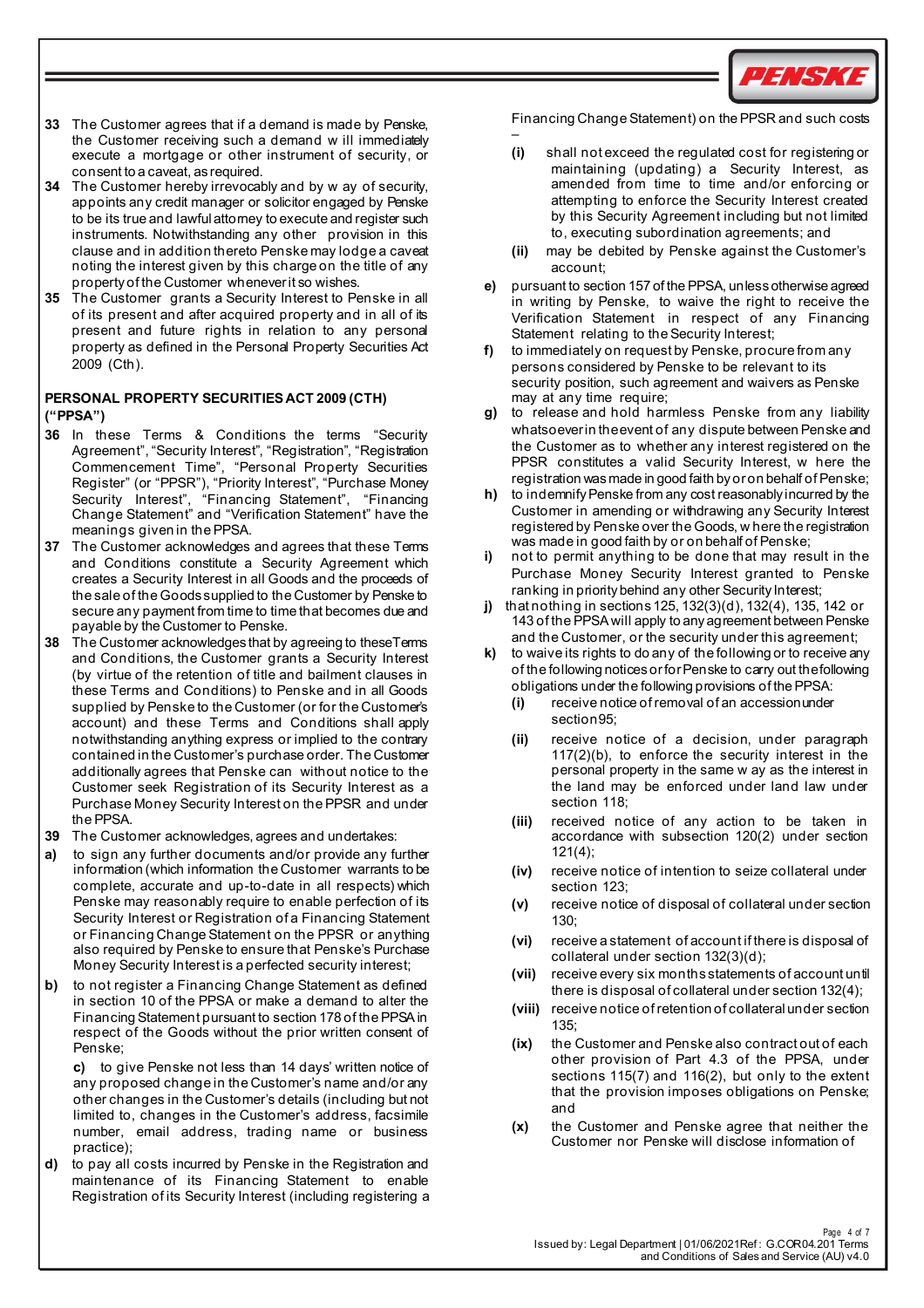

the kind mentioned in section 275(1) to any persons other than to Penske's related parties, shareholders, advisers, financiers or bankers.

## **TRUSTS**

- **40.** This chapter on Trust applies if the Customer is a trustee and whether or not Penske has notice of the trust.
- **41.** Where the Customer comprises two or more persons and any of those persons is a trustee this chapter applies to such trustee.
- **42.** The Customer agrees that even though the Customer hereby enters into an agreement with Penske as trustee of the trust, the Customer shall also be liable personally for the performance and observance of every covenant to be observed and performed by the Customer expressed or implied in these Terms and Conditions.
- **43.** The Customer warrants its complete, valid and unfettered pow er to enter into this agreement with Penske.
- **44.** The Customer covenants that the rights of indemnity which it may have against the property of the trust have not been, and in the future will not be, excluded, modified, released, lost or diminished (whether by agreement, breach of trust or otherwise).
- **45.** The Customer shall not, without Penske's prior written consent:
- **a)** resign or be removed as trustee of the trust or appoint or allow the appointment of a new or additional trustee of the trust;
- **b)** amend or revoke any of the terms of the trust;
- **c)** vest or distribute the property of the trust or advance or distribute any capital of the trust to a beneficiary or resettle any of the property of the trust;
- **d)** permit a beneficiary to have the use, occupation, employment or possession of the property of the trust;
- **e)** do or permit to do an act or thing in breach of the trust which would permit the trustee to be removed as trustee of the trust;
- **f)** exercise or permit to be exercised a power to change the vesting date of the trust or provide foran early determination of the trust;
- **g)** lend any money, give any guarantee or incur any debt other than in the ordinary course of business of the trust; or
- **h)** pay any of the income of the trust to any beneficiary of the trust if such payment will prejudice or affect the Customer's ability to pay all monies due to Penske.

# **WARRANTY**

- **46.** Goods supplied by Penske are subject only to the then applicable manufacturer's written warranty (if any) and, except to the extent prohibited by law , all other warranties with respect to Goods are hereby excluded.
- **47.** Unless stated otherwise by Penske in writing, in the case of Services which comprise the supply of labour that is directly related to the supply of Goods (such as labour for the installation of the Goods):
- **a)** the Goods component is subject only to the then applicable manufacturer's written warranty (if any) and, except to the extent prohibited by law , all other warranties are hereby excluded; and
- **b)** the labour component is warranted by Pensketo be free from defects for the same duration and subject to the same terms and conditions as the then applicable manufacturer's written warranty applying to the Goods (if any).

**48.** Unless stated otherwise by Penske in writing, in the case of Services performed on Penske's behalf by a subcontractor, those Services are subject only to the then applicable subcontractor's warranty (if any) and, except to the extent prohibited by law , all other warranties with

respect to those Services are hereby excluded.

- **49.** Unless stated otherwise by Penske in writing, in the case of Services which comprise the supplyof labour (and subject to clause 47.b), the Services are warranted to be free from defects for a period of 6 months from the date of completion of the Services and except to the extent prohibited by law , all other warranties with respect to Services are hereby excluded. This warranty is conditional upon the following:
- **a)** the Customer providing Penske with written notice of any claim pursuant to the warranty within the warrantyperiod;
- **b)** delivery at the Customer's expense of the components to Penske at an address nominated by Penske; and
- **c)** Penske being satisfied that the Services supplied by Penske w ere defective.
- **50.** If you are a "consumer" (as that term is defined in the Competition & Consumer Act 2010 (Cth) ("Act")) then:
- **a)** the benefits conferred by the warranty set out in clauses 46 to 49 are in addition to other rights and remedies of the consumer under a law in relation to the Goods and/or Services to which the warranty relates; and
- **b)** our goods and services come with guarantees that cannot be excluded under the Australian Consumer Law . For major failures with the service, you are entitled:
	- **(i)** to cancel your service contract with us; and
	- **(ii)** to a refund for the unused portion, or to compensation for its reduced value.

You are also entitled to choose a refund or replacement for major failures with goods. If a failure with the goods or a service does not amount to a major failure, you are entitled to have the failure rectified in a reasonable time. If this is not done you are entitled to a refund for the goods and to cancel the contract for the service and obtain a refund of any unused portion. You are also entitled to be compensated for any other reasonably foreseeable loss or damage from a failure in the goods or service; and

**c)** any claim under the termsof the warranty set out in clauses 46 to 50 must be made by the Customer at its owncost by contacting Penske.

## **LIMITATION OF LIABILITY**

- **51.** These Terms and Conditions do not exclude, restrict or modify the application of any provisions of any Commonwealth, State or Territorial Law which by law cannot be excluded, restricted or modified.
- **52.** Sale to Non-Consumers:
- **a)** In the case of Goods supplied by Penske to a Customer w ho is not a "consumer" (as defined in the Act), if the Goods do not correspond with the description of them on the invoice or are defective, then provided that the Goods are preserved intact and made available for inspection by a representative of Penske and are returned to Penske in the same order and condition as that in which they w ere delivered, Penske's liability shall be limited at Penske's option to replace those Goods or reimburse the Customer for the amount of the purchase price paid for them.
- Page 5 of 7 **b)** Any claim under subclause (a) must be made in writing within twenty-one (21) days of the date of delivery of those Goods. How ever, w here the non-compliance or defect was reasonably capable of being identified by the Customer on inspection and examination of the Goods upon delivery, then any notice or claim in relation to the Goods must be noted,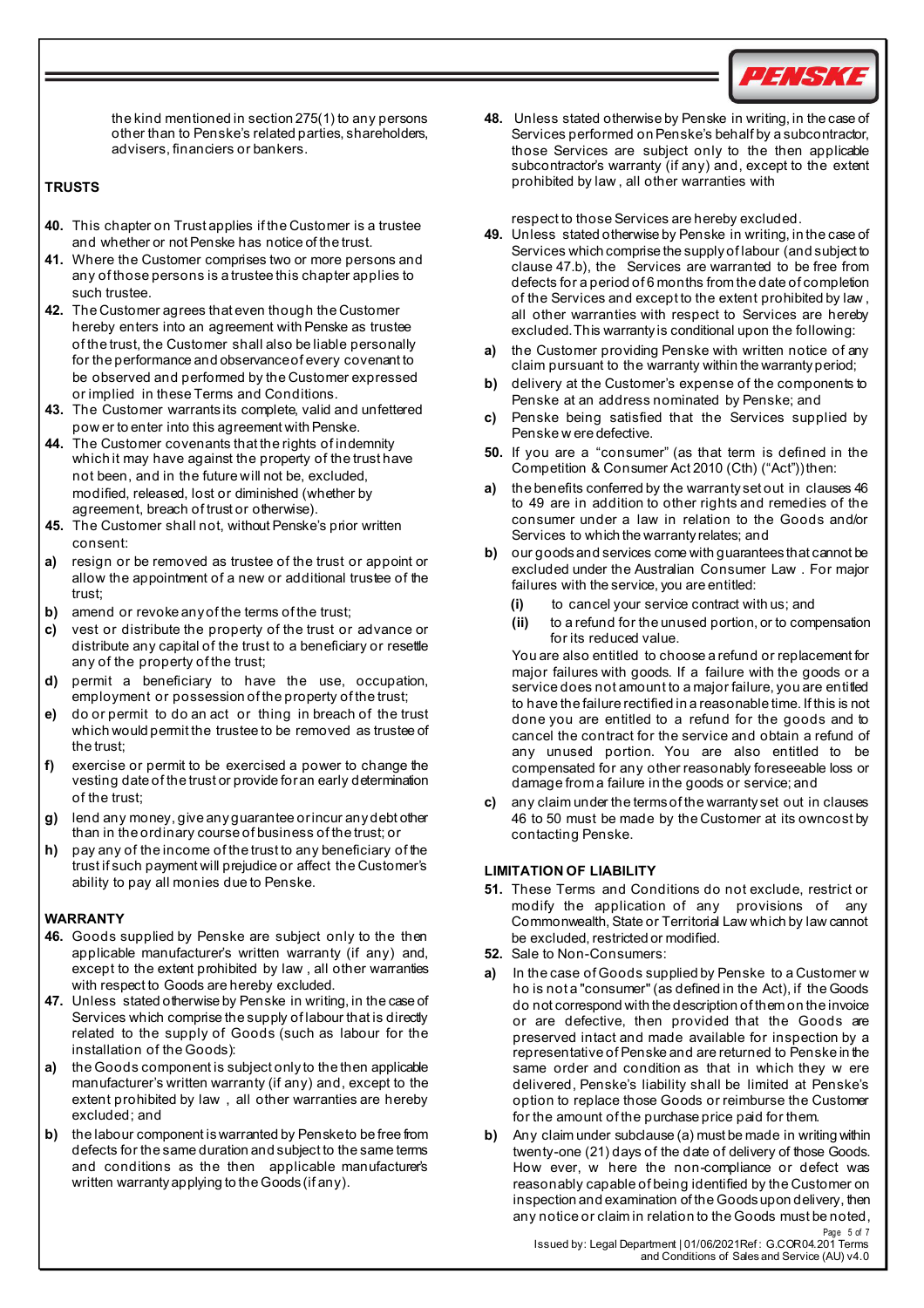

w here reasonable, on the consignment note, and otherwise must be made within seven (7) days of the date of delivery of those Goods.

**53.** Sales to Consumers:

In the case of Goods supplied by Penske to a Customer w ho is a "consumer" (as that term is defined in the Act), to the extent that the Goods are not of a kind ordinarily acquired for personal, domestic or household use or consumption , the liability of Penske to the Customer for breach of any consumer guarantee given in respect of the Goods under the Act (other than a guarantee under sections 51, 52 or 53 of the Australian Consumer Law ) shall in all cases be limited, at the option of Penske, to any one or more of the following:

- **a)** the replacement of the Goods or the supply of equivalent goods;
- **b)** the repair of the Goods;
- **c)** the payment for the reasonable cost of replacing the Goods or of acquiring equivalent goods; or
- **d)** the payment of the reasonable cost of having the Goods repaired.
- **54.** Services to Non-Consumers:

Penske's liability in connection with the supply of Services to a person who isnot a "consumer" (as that term is defined in the Act) shall be limited to:

- **a)** the supply of the Services again; or
- **b)** the payment of the cost of having the Services supplied again; at Penske's sole discretion.
- **55.** Services to Consumers:
- In the case of Services supplied by Penske to a Customer who is a "consumer" (as that term is defined in the Act), to the extent that the Services supplied are not of a kind ordinarily acquired for personal, domestic or household use or consumption, the liability of Penske to the Customer for breach of any consumer guarantee given in respect of the Services under the Act shall in all cases be limited, at the option of Penske, to any one or more of the following:
- **a)** the supplying of the Services again; or
- **b)** the payment of the cost of having the Services supplied again.
- **56.** Subject to the Act and these Terms and Conditions, the Customer agrees that:
- **a)** it has not relied on any inducement, representation or statement made by or on behalf of Penske in purchasing the Goods or Services;
- **b)** these Terms and Conditions set out the entire liability of Penske in respect of its liability under the Act or otherwise in respect of liabilities to a consumer for a breach of a condition, warranty or guarantee with respect to the sale of Goods or Services;
- <span id="page-5-0"></span>**c)** to the extent that the limitations in clauses 53 to 56 do not apply, and to the extent permitted by law , Penske's total aggregate liability in respect of any other claim by the Customer or a third party in connection with these Terms and Conditions shall be limited as follow s:
	- **(i)** in respect of damage to property, Penske's liability shall be limited to 100% of the value of the relevant Goods and/or Services;
	- **(ii)** in respect of special, indirect or consequential loss, clause 56[\(d\)a](#page-5-0)pplies;
	- **(iii)** in respect of any other damages that are not indirect, special or consequential, Penske's liability shall be limited to a maximum of 10% of the value of the relevant Goods and/or Services;
- **d)** Penske is not liable for indirect, special or consequential loss or damage (including but not limited to loss of goodwill, loss of profit, loss of revenue, loss of expected savings, opportunity costs, loss of business, loss of reputation and business interruption) whether arising in contract, tort (includingnegligence), under any statuteor otherwise arising from or related in any w ay to these Termsand Conditions or their subject matter. The exclusion of liability under this clause shall be to the extent permitted by law ;
- **e)** to the extent any claim or demand brought against Penske by any third party exceeds the liability set forth in these Terms and Conditions the Customer shall indemnify, defend and hold harmless Penske from and against such claim and demand. The Customer shall be obliged to advise Penske in writing and without delay of any damage or loss to be borne by Penske, or to have such damage or loss assessed by Penske. The exclusion of liability under this clause shall be to the extent permitted by law ; and
- **f)** any dealer or third party that performs a repair job f or a Penske account customer that is a "Non-Warranty Repair" including breakdowns must secure a direct method of payment from the customer forthe repair.

## **SERVICE REPAIR**

- **57.** The Customer acknowledges that any property is presented by the Customer having taken all necessary steps to ensure that no loose items are able to damage that property, e.g. windscreens or any other part of the Customer's equipment when raisingand lowering avehiclecabin.
- **58.** The Customer accepts responsibility for any damages that may occur in this w ay.

## **FORCE MAJEURE**

**59.** Penske shall not be liable for any failure or delay in supply or delivery of the Goods or Services w here such failure or delay is w holly or partly due to any cause or circumstance whatsoever outside the reasonable control of Penske including, but not limited to, war, strikes, lockouts, industrial disputes or unrest, government restrictions or intervention, transport delays, fire, act of God, breakdown of plant, shortage of supplies or labour, storm or tempest, theft, vandalism, riots, civil commotions or accidents of any kind.

## **TERMINATION**

**60.** If the Customer fails to comply with any of these Terms and Conditions or being a natural person or persons commits any act of bankruptcy, or being a corporation passes a resolution for winding up or liquidation (other than for the purposes of reorganisation or reconstruction) or administration or enters into any composition or arrangement with creditors or if a receiver or manager or administrator or controller is appointed for any property or assets of the Customer or becomes liable to be wound up by reason of insolvency or if any petition is presented for its winding up, or if a liquidator or provisional liquidator or administrator is appointed, Penske may, in addition to exercising all or any of its rights against the Customer, suspend any further deliveries and immediately recover possession of any Goods not paid for in accordance w ith these Terms and Conditions.

## **RETURNS**

## **61.**

**a)** Other than as set out in these Terms and Conditions , Penske shall not be liable to accept any returned Goods but may in its absolute discretion accept the return of Goods, provided that such Goods shall only be accepted